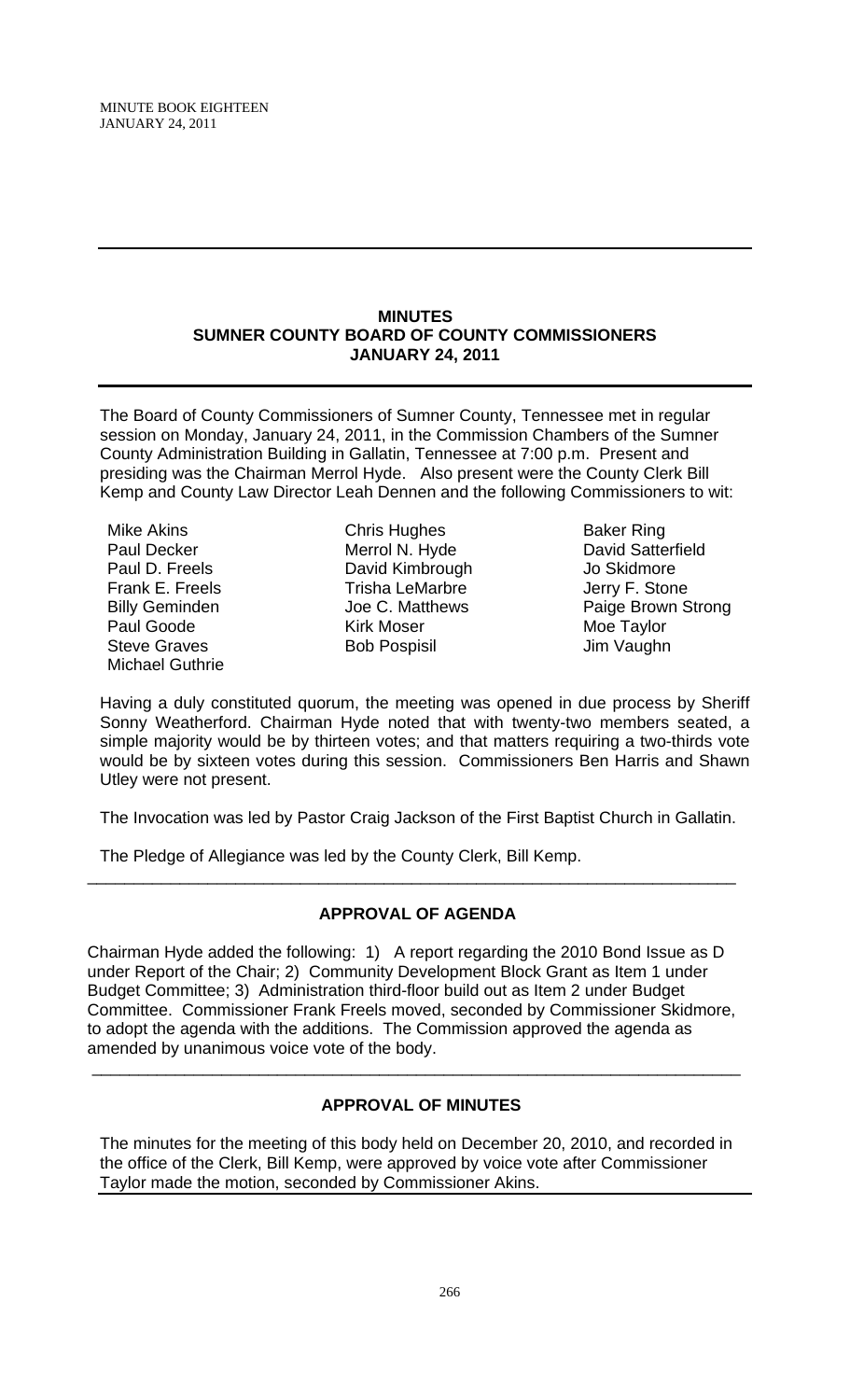#### **RECOGNITION OF THE PUBLIC**

 Chairman Hyde opened the floor to allow the public to speak concerning any matter on the agenda.

 Beth Cox, Board of Education member, spoke in favor of the proposed 2010 Bond Issue expenditures for school projects.

With no one else wishing to speak, recognition of the public was closed.

### **REPORT OF THE CHAIR**

\_\_\_\_\_\_\_\_\_\_\_\_\_\_\_\_\_\_\_\_\_\_\_\_\_\_\_\_\_\_\_\_\_\_\_\_\_\_\_\_\_\_\_\_\_\_\_\_\_\_\_\_\_\_\_\_\_\_\_\_\_\_\_\_\_\_\_\_\_

Chairman Hyde directed the Clerk to read the following public notice:

#### **NOTICE OF PUBLIC HEARING FOR LOWER STATION CAMP GREENWAY PROJECT & FOR RESTORATION OF DOUGLASS-CLARK HOUSE PROJECT**

 To all interested citizens of Sumner County, TN, the County will hold a public hearing to discuss two projects; the Lower Station Camp Greenway and Restoration of the Douglass-Clark House.

 The public hearing will be held on Monday, January 24, 2011, at approximately 7:00 p.m. (local time) at the Sumner County Administrative Building, Commission Chambers, 355 North Belvedere Drive, Gallatin, Tennessee, 37066. The purpose of this hearing is to discuss the scope of the projects and to solicit public comments regarding the Lower Station Camp Greenway project and the Restoration of the Douglass-Clark House. The County has received funding to be utilized for these projects from the Tennessee Department of Transportation and the Department of Energy.

 Anyone having an interest, desiring to comment or ask questions concerning the above referenced projects is invited to attend this meeting. All interested persons will be given an opportunity to be heard concerning their views on the projects. The public is invited to submit comments verbally or in writing at the meeting.

 If you are disabled and require special services at the public hearing, please notify Kimberly DeRenard [kderenard@sumnertn.org].

Chairman Hyde declared the public hearing open and closed with no one wishing to speak. Commissioner Moser moved, seconded by Commissioner Matthews, to approve the following resolution:

\_\_\_\_\_\_\_\_\_\_\_\_\_\_\_\_\_\_\_\_\_\_\_\_\_\_\_\_\_\_\_\_\_\_\_\_\_\_\_\_\_\_\_\_\_\_\_\_\_\_\_\_\_\_\_

#### **1101-01 A RESOLUTION RATIFYING THE ACTIONS OF THE GREENWAYS OF SUMNER COUNTY AND AUTHORIZING GRANT ACCEPTANCE**

**WHEREAS**, for over six years**,** this body, through the Greenways of Sumner County and all other county committees and groups have undertaken the investigation, creation and funding of a greenway for Sumner county; and

**WHEREAS**, through countless hours and efforts to obtain funding, the Station Camp Creek portion of the greenway is ready to proceed; and

**WHEREAS**, after final public comment (a copy of the notice which is attached herewith) and confirmation of all actions taken, this body does hereby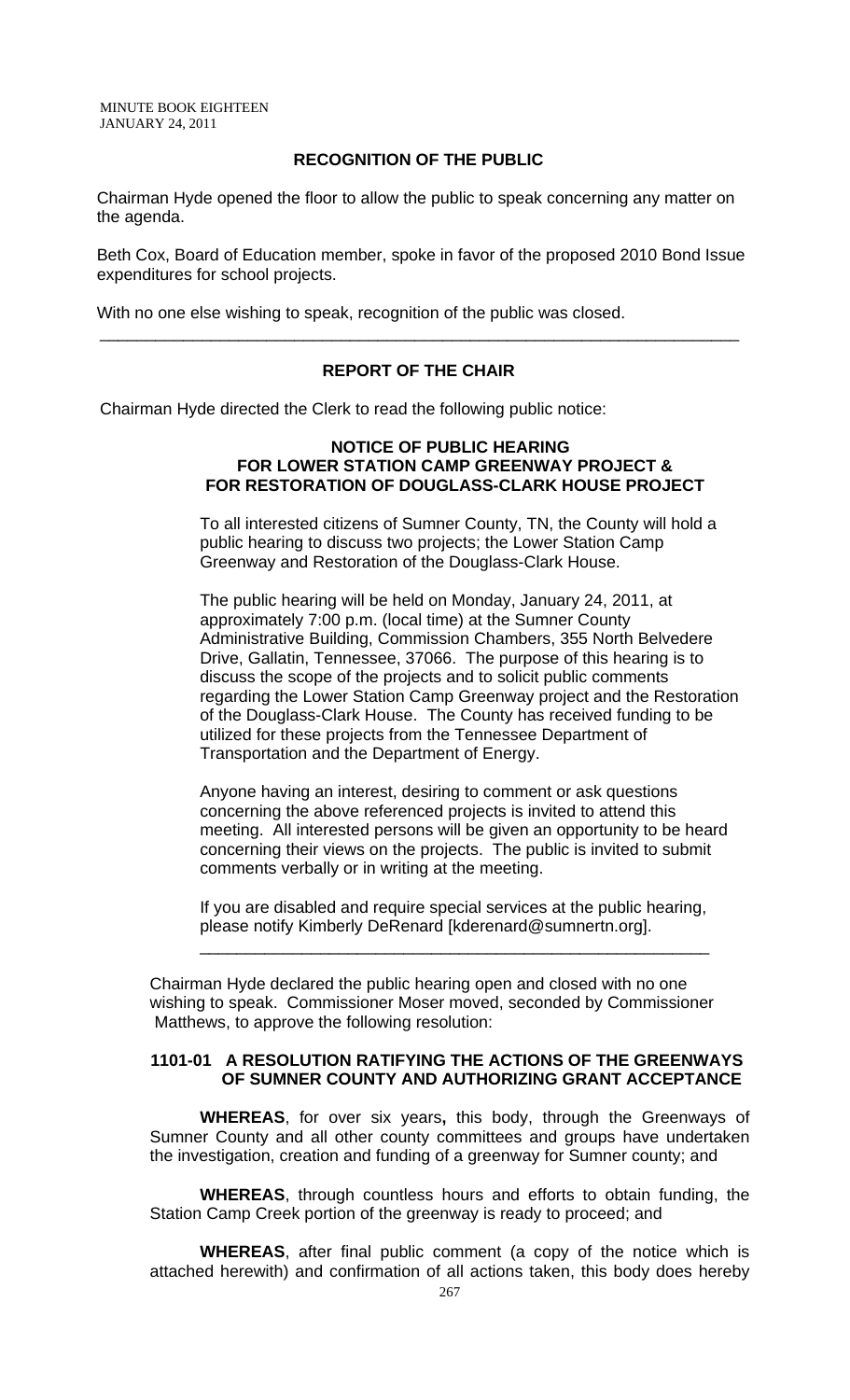ratify the scope of the projects known as the Lower Station Camp Greenway Project and authorize commencement of the project along with the Douglass-Clark House Project.

 **THEREFORE BE IT RESOLVED** by the Sumner County Board of County Commissioners, meeting in regular session on this the  $24<sup>th</sup>$  day of January 2011 that this body does hereby ratify and confirm the actions of Greenways of Sumner County, the selection of Wiser Company and approval of the engineering services contracts to satisfy state and federal funding agency requirements as set forth below:

(1) Wiser Contract: Master Plan and Environmental (Categorical Exclusion) entered into on November 14, 2006; and

(2) Amendment 1 to Wiser Contract dated May 8, 2007 to include Section 106 review and documentation of effects for Clark House. (The Section 106 of the National Historic Preservation Act requirements prepared as part of the environmental document.); and

(3) Wiser Contract Phase I dated March 11, 2009; (county signed the contract with Wiser on March 12, 2009); and

(4) Wiser Contract Phase II entered into with Wiser February 25, 2010; and

(5) Greenways of Sumner County met June 1, 2010 to procure Wiser Company as the firm to complete the engineering on Phase III and the pedestrian bridge in Phase II;

a. Wiser Contract Pedestrian Bridge dated June 30, 2010; (county signed the contract with Wiser on August 24, 2010.); and

b. Wiser Contract Phase III dated June 30, 2010; (county signed the contract with Wiser on August 24, 2010.)

**BE IT FURTHER RESOLVED** that the grant agreements 100297 and 080011 (amendment number 3) for these projects are ratified and accepted and the projects are to begin implementation as soon as approval from the appropriate state and federal authorities is received.

\_\_\_\_\_\_\_\_\_\_\_\_\_\_\_\_\_\_\_\_\_\_\_\_\_\_\_\_\_\_\_\_\_\_\_\_\_\_\_\_\_\_\_\_\_\_\_\_\_\_\_\_\_\_\_\_\_\_\_\_\_\_\_\_

Akins Y Taylor Y Geminden Y Graves Y Satterfield A F. Freels Y Matthews Y Ring Y Brown Strong Y Vaughn Y LeMarbre Y Moser Y Decker Y Hyde Y Hughes Y Kimbrough Y Goode Y Skidmore Y P. Freels Y Stone Y Guthrie Y Pospisil Y **1101-01 Yes: 21 No: 0 Abs: 1 07:08 PM** 

The electronic vote was recorded in the following manner:

Chairman Hyde declared Resolution 1101-01 approved by the body. \_\_\_\_\_\_\_\_\_\_\_\_\_\_\_\_\_\_\_\_\_\_\_\_\_\_\_\_\_\_\_\_\_\_\_\_\_\_\_\_\_\_\_\_\_\_\_\_\_\_\_\_\_\_\_\_

 Commissioner Kimbrough introduced the following resolution and moved for approval. Commissioner Frank Freels seconded the motion.

### **1101-02 A RESOLUTION APPOINTING DAVID LAWING AS FINANCE DIRECTOR FOR THE 1981 FINANCIAL MANAGEMENT ACT FOR SUMNER COUNTY, TENNESSEE**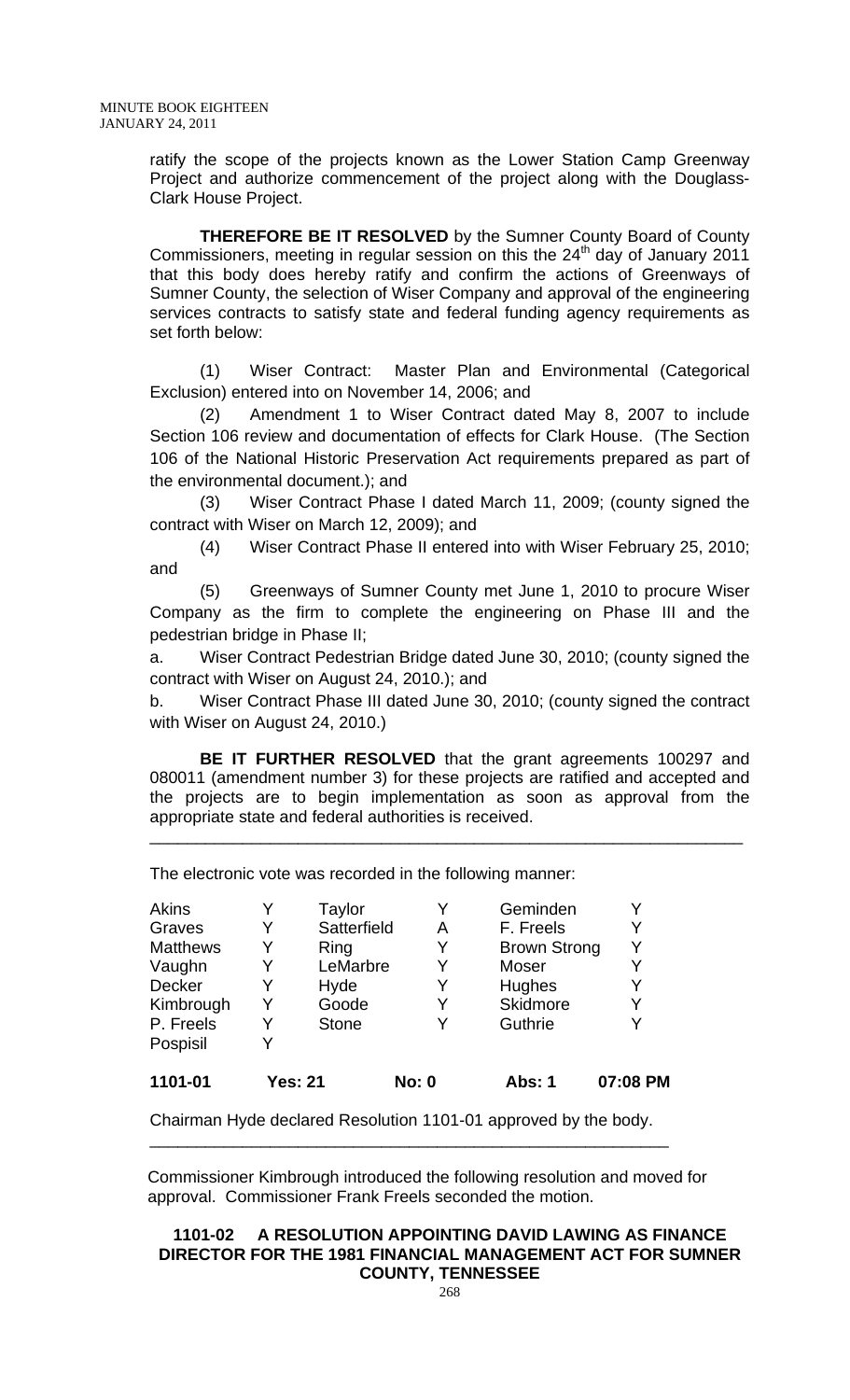**BE IT RESOLVED** by the Sumner County Board of County Commissioners meeting in regular session on this the 24<sup>th</sup> day of January, 2011, that this body hereby appoints David Lawing as Finance Director for the 1981 Financial Management Act for Sumner County, Tennessee in addition to his duties as the Finance Director for the present 2002 Financial Management Act; and

**BE IT FURTHER RESOLVED** that this body accepts the \$50,000.00 bond previously approved to serve as the blanket bond for all duties of Mr. Lawing.

\_\_\_\_\_\_\_\_\_\_\_\_\_\_\_\_\_\_\_\_\_\_\_\_\_\_\_\_\_\_\_\_\_\_\_\_\_\_\_\_\_\_\_\_\_\_\_\_\_\_\_\_\_\_\_\_\_\_\_\_\_\_\_\_

The electronic vote was recorded in the following manner:

| 1101-02         |   | <b>Yes: 15</b> | <b>No: 2</b> | <b>Abs: 3</b> | 07:10 PM |
|-----------------|---|----------------|--------------|---------------|----------|
| Guthrie         | Y | Pospisil       | Y            |               |          |
| Goode           | Y | P. Freels      | Y            | <b>Stone</b>  | Y        |
| Hyde            | Y | Hughes         | Y            | Kimbrough     | Y        |
| LeMarbre        | N | Moser          | Y            | <b>Decker</b> | Y        |
| <b>Matthews</b> | Y | Ring           | Α            | Vaughn        | Y        |
| Graves          | Y | Satterfield    | N            | F. Freels     | Y        |
| <b>Akins</b>    | А | Taylor         | А            | Geminden      |          |

Chairman Hyde declared Resolution 1101-02 approved by the body.

# **NOTICE OF VACANCY OF CONSTABLE IN THE TWELFTH DISTRICT**

\_\_\_\_\_\_\_\_\_\_\_\_\_\_\_\_\_\_\_\_\_\_\_\_\_\_\_\_\_\_\_\_\_\_\_\_\_\_\_\_\_\_\_\_\_\_\_\_\_\_\_\_\_\_\_\_\_\_\_\_\_\_\_\_

Chairman Hyde recognized Commissioner Pospisil who announced that there is a vacancy of a Constable in the Twelfth District. An election to fill the vacancy will be at the next Commission meeting on February 28, 2011.

\_\_\_\_\_\_\_\_\_\_\_\_\_\_\_\_\_\_\_\_\_\_\_\_\_\_\_\_\_\_\_\_\_\_\_\_\_\_\_\_\_\_\_\_\_\_\_\_\_\_\_\_\_\_\_\_\_\_\_\_\_\_\_\_

Commissioner Moser introduced the following resolution and moved for approval. Commissioner Stone seconded the motion.

### **1101-13 A RESOLUTION APPROPRIATING \$572,000.00 FROM THE 2010 BOND FUNDS FOR VARIOUS COUNTY PROJECTS AND DIRECTING THE COMMENCEMENT OF SAME**

**BE IT RESOLVED** by the Sumner County Board of County Commissioners, meeting in regular session on this the  $24<sup>th</sup>$  day of January, 2011 that this body does hereby appropriate \$572,000.00 from the 2010 Bond Funds for the following projects:

- (1) \$300,000.00 for repair, replacement or renovation of the Beech High School gym bleachers, football field light poles, access road completion and athletic facility work; and
- (2) \$30,000 for Station Camp High School soccer field lights; and
- (3) \$242,000.00 for Merrol Hyde Magnet School soccer and track facility.

#### **First Reading January 24, 2011**

#### **Second Reading**

\_\_\_\_\_\_\_\_\_\_\_\_\_\_\_\_\_\_\_\_\_\_\_\_\_\_\_\_\_\_\_\_\_\_\_\_\_\_\_\_\_\_\_\_\_\_\_\_\_\_\_\_\_\_\_\_\_\_\_\_\_\_\_\_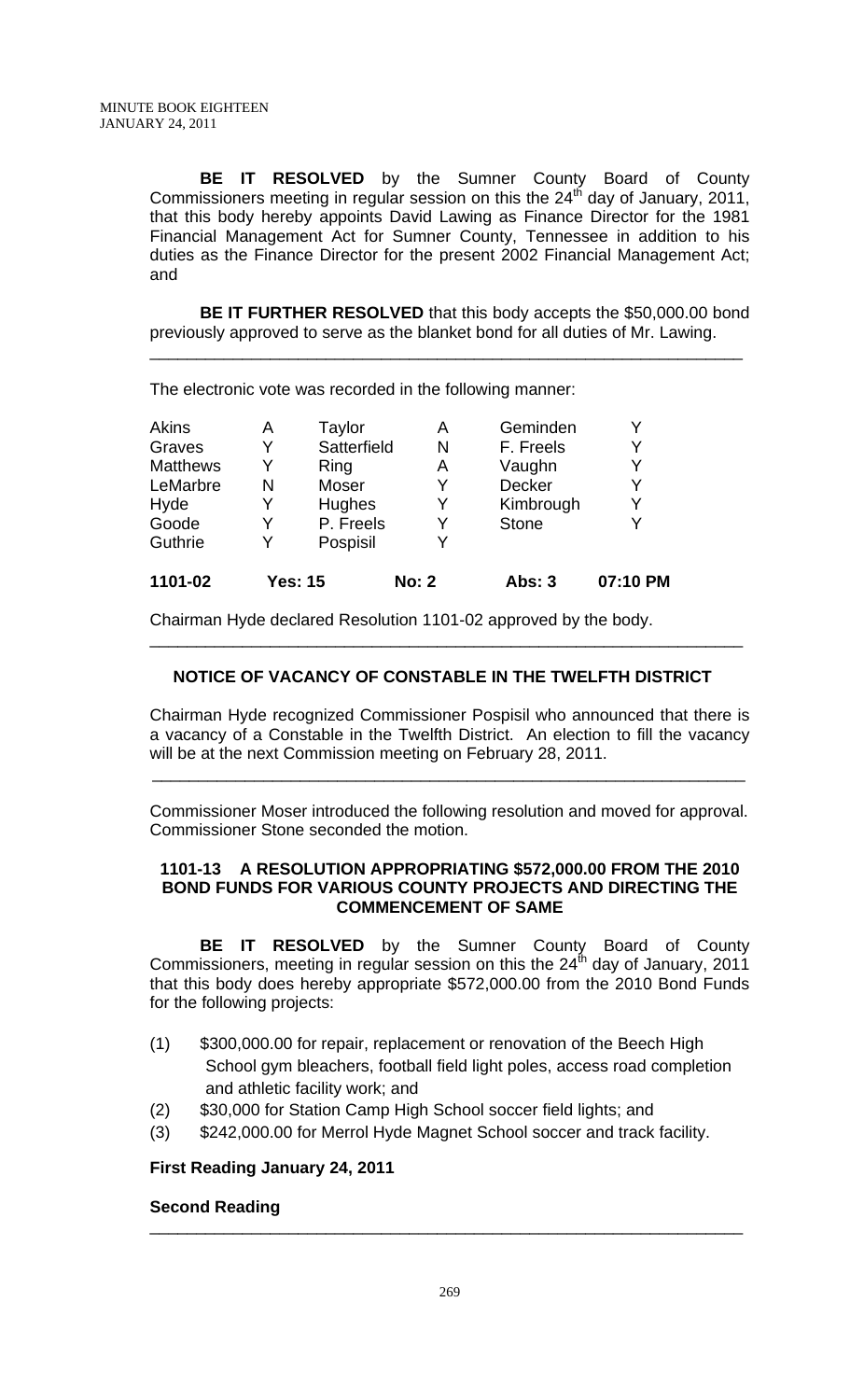Commissioner Decker moved, seconded by Commissioner Kimbrough, to refer the matter to the Education and Budget Committees.

The electronic vote was recorded in the following manner:

|                 |   |                |               | <b>REFER 1101-13 TO EDUCATION AND BUDGET COMMITTEES</b> |          |
|-----------------|---|----------------|---------------|---------------------------------------------------------|----------|
| Akins           | Ν | Taylor         | N             | Geminden                                                | N        |
| Graves          | N | Satterfield    | Y             | F. Freels                                               | N        |
| <b>Matthews</b> | Y | <b>Ring</b>    | Y             | <b>Brown Strong</b>                                     | Y        |
| Vaughn          | N | LeMarbre       | Y             | Moser                                                   | N        |
| Decker          | Y | Hyde           | N             | Hughes                                                  | Y        |
| Kimbrough       | Y | Goode          | Y             | Skidmore                                                | N        |
| P. Freels       | N | <b>Stone</b>   | N             | Guthrie                                                 | Y        |
| Pospisil        | N |                |               |                                                         |          |
| 1101-13.1       |   | <b>Yes: 10</b> | <b>No: 12</b> | <b>Abs: 0</b>                                           | 07:29 PM |

\_\_\_\_\_\_\_\_\_\_\_\_\_\_\_\_\_\_\_\_\_\_\_\_\_\_\_\_\_\_\_\_\_\_\_\_\_\_\_\_\_\_\_\_\_\_\_\_\_\_\_\_\_\_\_\_

Chairman Hyde declared the motion to refer failed by the necessary majority vote.

Commissioner Goode moved, seconded by Commissioner LeMarbre, to amend the resolution to fund, firstly, the things that are already agreed with the Board of Education, including the White House HVAC, Hendersonville High School Iron Bunker roof and the Indian Lake Elementary School HVAC. He further moved that the balance of what is left would be committed to the bleachers at Beech High School and to the three lights that need to be replaced and the path with the help of the Highway Department. The balance of the proceeds will go through the committee process and the Board of Education for approval.

The electronic vote was recorded in the following manner:

### **AMEND 1101-13 PROJECT PAYMENT SCHEDULE**

| 1101-13.2       |   | Yes: 7       | <b>No: 15</b> | <b>Abs: 0</b>       | 07:53 PM |
|-----------------|---|--------------|---------------|---------------------|----------|
| Pospisil        | N |              |               |                     |          |
| P. Freels       | N | <b>Stone</b> | N             | Guthrie             | N        |
| Kimbrough       | Y | Goode        | Y             | <b>Skidmore</b>     | N        |
| <b>Decker</b>   | Y | Hyde         | N             | Hughes              | Y        |
| Vaughn          | N | LeMarbre     | Y             | Moser               | N        |
| <b>Matthews</b> | N | Ring         | Y             | <b>Brown Strong</b> | Y        |
| Graves          | N | Satterfield  | N             | F. Freels           | N        |
| <b>Akins</b>    | N | Taylor       | N             | Geminden            | N        |

\_\_\_\_\_\_\_\_\_\_\_\_\_\_\_\_\_\_\_\_\_\_\_\_\_\_\_\_\_\_\_\_\_\_\_\_\_\_\_\_\_\_\_\_\_\_\_\_\_\_\_\_\_\_\_\_

Chairman Hyde declared the amendment failed to pass.

#### **RESOLUTION 1101-13**

The electronic vote was recorded in the following manner:

| Akins           |   | Taylor       | v       | Geminden            |   |
|-----------------|---|--------------|---------|---------------------|---|
| Graves          | v | Satterfield  | N       | F. Freels           |   |
| <b>Matthews</b> | N | Ring         | v       | <b>Brown Strong</b> | N |
| Vaughn          | v | LeMarbre     | N       | Moser               |   |
| Decker          | v | Hyde         | v       | Hughes              |   |
| Kimbrough       | N | Goode        | N       | Skidmore            |   |
| P. Freels       | v | <b>Stone</b> | V       | Guthrie             |   |
|                 |   |              | $- - -$ |                     |   |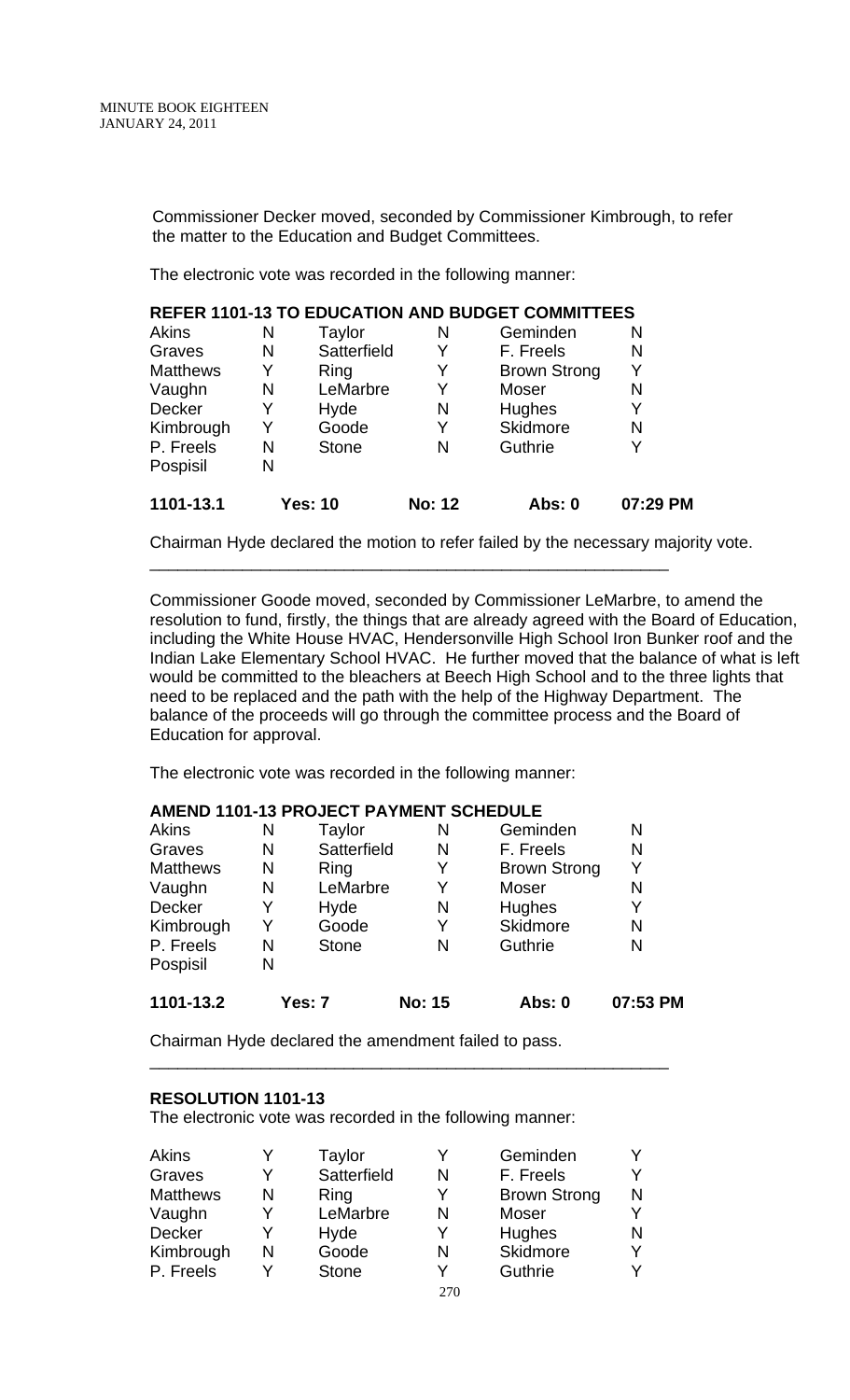Pospisil Y

### **1101-13 Yes: 15 No: 7 Abs: 0 07:55 PM**

\_\_\_\_\_\_\_\_\_\_\_\_\_\_\_\_\_\_\_\_\_\_\_\_\_\_\_\_\_\_\_\_\_\_\_\_\_\_\_\_\_\_\_\_\_\_\_\_\_\_\_\_\_\_\_\_

Chairman Hyde declared Resolution 1101-13 approved on the first reading.

#### **REPORT FROM COUNTY OFFICIALS**

 By motion of Commissioner Skidmore, seconded by Commissioner Akins, the commissioners approved unanimously the filing as received of the following reports: County Investments, County General Fund, County Debt Service Fund, County Highway Fund, County Capital Outlay Fund, School General Purpose Fund, School Federal Projects Fund, School Food Service Fund, Employee Health Insurance Trust Fund, Employee Dental Insurance Trust Fund, Casualty Insurance Trust Fund, County Trustee Funds, Special Reports: County Dental Insurance Claim Payments, County Health Insurance Claim Payments, County Property Tax Collections, County EMS Billing/Collections/Balances, County Sales Tax Collections, County Wheel Tax Collections, County Tax Rates/Property Values and County School Loan Program Rates. Approval of the filing of these records does not certify to the accuracy of the documents.

Chairman Hyde introduced the following resolution:

### **1101-NOT A RESOLUTION TO APPROVE AND ACCEPT APPLICATIONS FOR NOTARY PUBLIC POSITIONS AND PERSONAL SURETY GUARANTORS**

 **WHEREAS,** according to the law of the State of Tennessee, an individual must apply for the office of notary public in the county of residence, or of their principal place of business; and

 **WHEREAS**, state statute requires personal sureties making bonds for Notaries publics to be approved by the Sumner County Commission; and

 **WHEREAS,** said applicant must be approved by the County Commission assembled; and

 **–––––––––––––––––––––––––––––––––––––––––––––––––––––––––**

 **WHEREAS,** Bill Kemp, Sumner County Clerk, has certified according to the records of his office that the persons named on the attached listing labeled "SUMNER COUNTY NOTARY PUBLIC APPLICATIONS and SURETY GUARANTORS" have duly applied for the positions so sought; and

## **BE IT FURTHER RESOLVED THAT THIS TAKE EFFECT FROM AND AFTER PASSAGE.**

#### **NOTARIES PUBLIC LIST**

ALICIA A ALARID LARRY W MAYES DAVID M AMONETTE SANDRA MCCOY BRENDA E ANTHONY JENNIFER M MCDANIEL LISA S BELLAR MELISSA W MCMAHON DONALD M BLASSL DEBRA L MURILLO JANA SUE BONER RUTH PERRY WILLIAM C BREEDLOVE III JONI PRINCE CHERYL M BURGESS MATTHEW REYNOLDS R CALDERON PATRICIA SUE ROBERTS JEFF CARNES CAROLYN ROGERS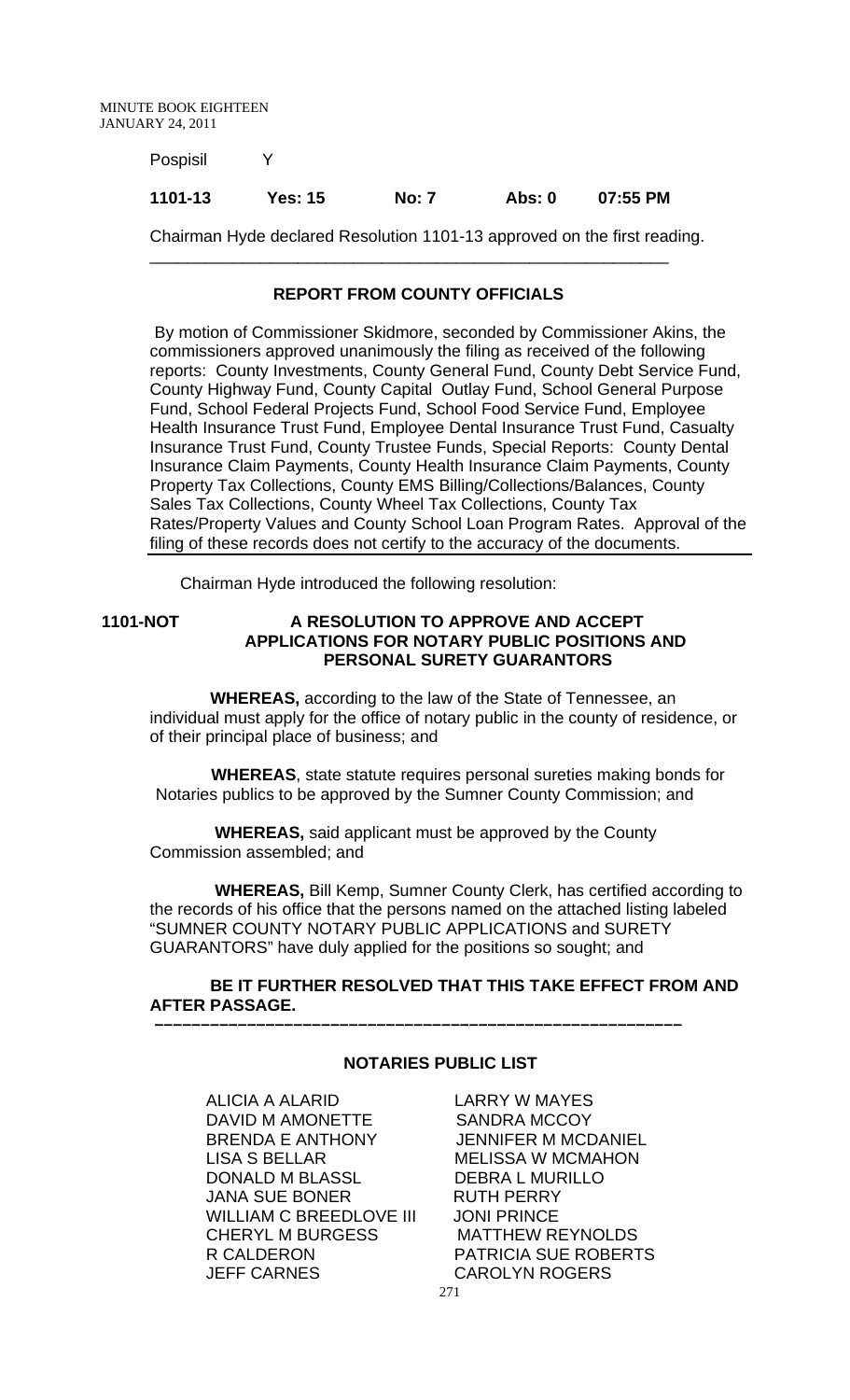| <b>BARBARA COLLINS</b>  | <b>J SCHMITTOU</b>         |
|-------------------------|----------------------------|
| <b>REGAN L COTHRON</b>  | <b>JO ELLEN SHANKLIN</b>   |
| <b>ANNETTE CRUMPLER</b> | <b>JACQUELINE D SPROUT</b> |
| <b>DARLENE DOWLEN</b>   | <b>TONI M STEPHENS</b>     |
| <b>ANDREW FELDER</b>    | <b>BRENDA M STILES</b>     |
| <b>BARBARA FREEMAN</b>  | PAULETTE WARNER            |
| AMANDA N FUQUA          | <b>JACQUELINE K WEST</b>   |
| <b>DIANA GIBBS</b>      | <b>SCOTT T WETTENGEL</b>   |
| <b>RENITA J HARRIS</b>  | <b>KATHY WHITE</b>         |
| ROBERT C HELSON         | <b>LISA WILLIAMS</b>       |
| <b>DAWN A HICKSON</b>   | <b>CYNTHIA L WILSON</b>    |
| <b>TINA M HUDSON</b>    | <b>WILLIAM R WRIGHT</b>    |
| <b>BRENDA HUNTSMAN</b>  | <b>ERIC P JACKSON</b>      |

Upon motion of Commissioner Graves, seconded by Commissioner Akins, voting was recorded in the following manner:

| 1101-NOTARY     |   | <b>Yes: 20</b> | <b>No: 0</b> | <b>Abs: 2</b>       | 07:56 PM |
|-----------------|---|----------------|--------------|---------------------|----------|
| Pospisil        |   |                |              |                     |          |
| P. Freels       | Y | <b>Stone</b>   | Α            | Guthrie             |          |
| Kimbrough       | Y | Goode          | Y            | Skidmore            |          |
| Decker          | Y | Hyde           | Y            | <b>Hughes</b>       |          |
| Vaughn          | Y | LeMarbre       | Y            | Moser               |          |
| <b>Matthews</b> | Α | Ring           | Y            | <b>Brown Strong</b> | Y        |
| Graves          | Y | Satterfield    | Y            | F. Freels           |          |
| <b>Akins</b>    |   | Taylor         | Y            | Geminden            |          |

Chairman Hyde declared the election of Notaries Public by the body.

# **COMMITTEE ON COMMITTEES**

\_\_\_\_\_\_\_\_\_\_\_\_\_\_\_\_\_\_\_\_\_\_\_\_\_\_\_\_\_\_\_\_\_\_\_\_\_\_\_\_\_\_\_\_\_\_\_\_\_\_\_\_\_\_\_\_\_\_\_\_\_\_\_\_\_\_\_\_\_

Commissioner Stone reported the recommendations from the Agricultural Extension Service. Upon motion of Commissioner Stone, seconded by Comm. LeMarbre, the Commission voted to re-appoint Ralph Cook as Farmer and appoint Vivian Reece as Farm Woman.

Commissioner Stone brought forth the recommendation of Committee on Committees to reappoint Commissioner Joe Matthews to the Sumner County Records Commission. Upon motion of Commissioner Stone, seconded by Commissioner LeMarbre, the Commission voted to re-appoint Commissioner Joe Matthews to serve a three-year term on the Sumner County Records Commission.

 Commissioner Stone announced the County Executive's recommendations of Jim Williams (Gallatin) and Mike Honeycutt (White House) to serve on the Sumner County Planning Commission. Upon motion of Commissioner Stone, seconded by Commissioner LeMarbre, the Commission voted to appoint Mr. Williams and Mr. Honeycutt to the Planning Commission.

Commissioner Stone announced the appointments for next month as follows: Highway Commission freeholder – filling the two-year term of Thomas Neal Sumner County Planning Commission – a citizen and a County Commissioner appointment.

### **HIGHWAY COMMISSION**

\_\_\_\_\_\_\_\_\_\_\_\_\_\_\_\_\_\_\_\_\_\_\_\_\_\_\_\_\_\_\_\_\_\_\_\_\_\_\_\_\_\_\_\_\_\_\_\_\_\_\_\_\_\_\_\_\_\_\_\_\_\_\_\_\_\_\_\_\_\_\_\_\_\_\_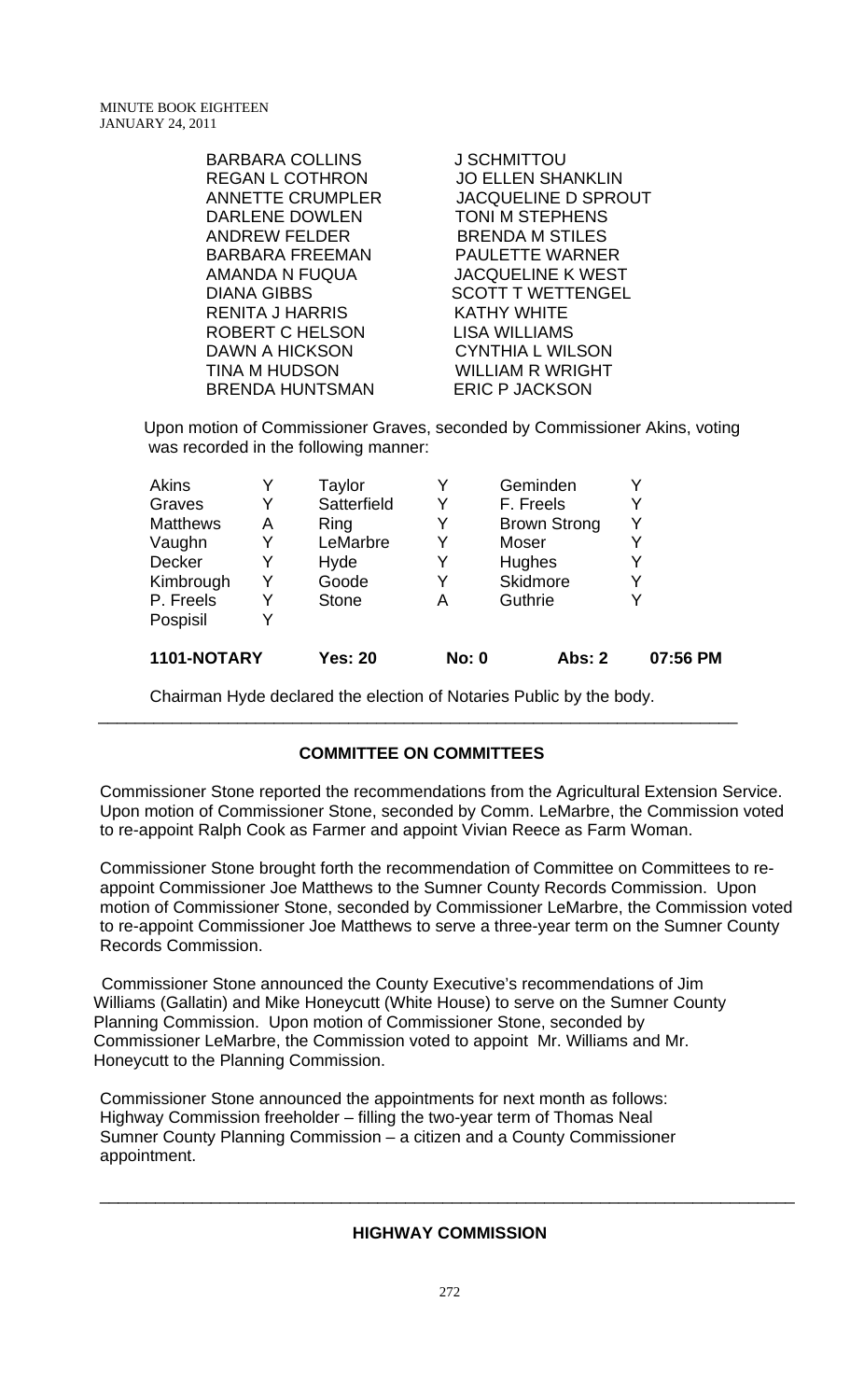Commissioner Graves introduced the following resolution and moved for approval; the motion was seconded by Commissioner Taylor.

#### **1101-03 A RESOLUTION ENCOURAGING THE TENNESSEE DEPARTMENT OF TRANSPORTATION TO NAME THE PORTION OF HIGHWAY 109 NORTH AT HIGHWAY 25 EAST INTERSECTION TO 109 NORTH AND OLD HIGHWAY 109 NORTH INTERSECTION IN HONOR OF MR. TOMMY MARLIN AND APPROPRIATING FUNDS FOR SIGNAGE**

 **BE IT RESOLVED** by the Sumner County Board of County Commissioners meeting in regular session on this the  $24<sup>th</sup>$  day of January, 2011 that this body encourages the State of Tennessee Department of Transportation ("TDOT") to name the portion of Highway 109 North at Highway 25 East intersection to 109 North and Old Highway 109 North intersection in honor of Mr. Tommy Marlin; and

**BE IT FURTHER RESOLVED** that up to \$500.00 is appropriated from the County General Fund Reserve Account (101-39000) to the Commission Costs Account (101-51100-599) for costs of the same; and

**BE IT FURTHER RESOLVED** that the County Clerk forward a copy of this resolution to our state officials.

\_\_\_\_\_\_\_\_\_\_\_\_\_\_\_\_\_\_\_\_\_\_\_\_\_\_\_\_\_\_\_\_\_\_\_\_\_\_\_\_\_\_\_\_\_\_\_\_\_\_\_\_\_\_\_\_\_\_\_\_\_\_\_\_

Chairman Hyde declared the resolution approved by the body upon voice vote.

#### **EDUCATION COMMITTEE**

\_\_\_\_\_\_\_\_\_\_\_\_\_\_\_\_\_\_\_\_\_\_\_\_\_\_\_\_\_\_\_\_\_\_\_\_\_\_\_\_\_\_\_\_\_\_\_\_\_\_\_\_\_\_\_\_\_\_\_\_\_\_\_\_

There was no report from the Education Committee.

#### **GENERAL OPERATIONS COMMITTEE**

**\_\_\_\_\_\_\_\_\_\_\_\_\_\_\_\_\_\_\_\_\_\_\_\_\_\_\_\_\_\_\_\_\_\_\_\_\_\_\_\_\_\_\_\_\_\_\_\_\_\_\_\_\_\_\_\_\_\_\_\_\_\_\_\_\_\_\_\_\_** 

 Commissioner Hughes reported that the plumbing contractor for the Animal Control Facility was terminated and another has been contracted to finish the job.

# **EMERGENCY SERVICES COMMITTEE**

**\_\_\_\_\_\_\_\_\_\_\_\_\_\_\_\_\_\_\_\_\_\_\_\_\_\_\_\_\_\_\_\_\_\_\_\_\_\_\_\_\_\_\_\_\_\_\_\_\_\_\_\_\_\_\_\_\_\_\_\_\_\_\_\_\_\_\_\_\_** 

There was no report from the Emergency Services Committee.

#### **PUBLIC SERVICES COMMITTEE**

**\_\_\_\_\_\_\_\_\_\_\_\_\_\_\_\_\_\_\_\_\_\_\_\_\_\_\_\_\_\_\_\_\_\_\_\_\_\_\_\_\_\_\_\_\_\_\_\_\_\_\_\_\_\_\_\_\_\_\_\_\_\_\_\_\_\_\_\_\_** 

There was no report from the Public Services Committee.

# **LEGISLATIVE COMMITTEE**

**\_\_\_\_\_\_\_\_\_\_\_\_\_\_\_\_\_\_\_\_\_\_\_\_\_\_\_\_\_\_\_\_\_\_\_\_\_\_\_\_\_\_\_\_\_\_\_\_\_\_\_\_\_\_\_\_\_\_\_\_\_\_\_\_\_\_\_\_\_** 

There was no report from the Legislative Committee.

#### **BUDGET COMMITTEE**

**\_\_\_\_\_\_\_\_\_\_\_\_\_\_\_\_\_\_\_\_\_\_\_\_\_\_\_\_\_\_\_\_\_\_\_\_\_\_\_\_\_\_\_\_\_\_\_\_\_\_\_\_\_\_\_\_\_\_\_\_\_\_\_\_\_\_\_\_\_** 

Commissioner Moser introduced the following resolution and moved for approval; the motion was seconded by Commissioner Frank Freels.

#### **1101-12 RESOLUTION IN SUPPORT OF FISCAL YEAR 2011**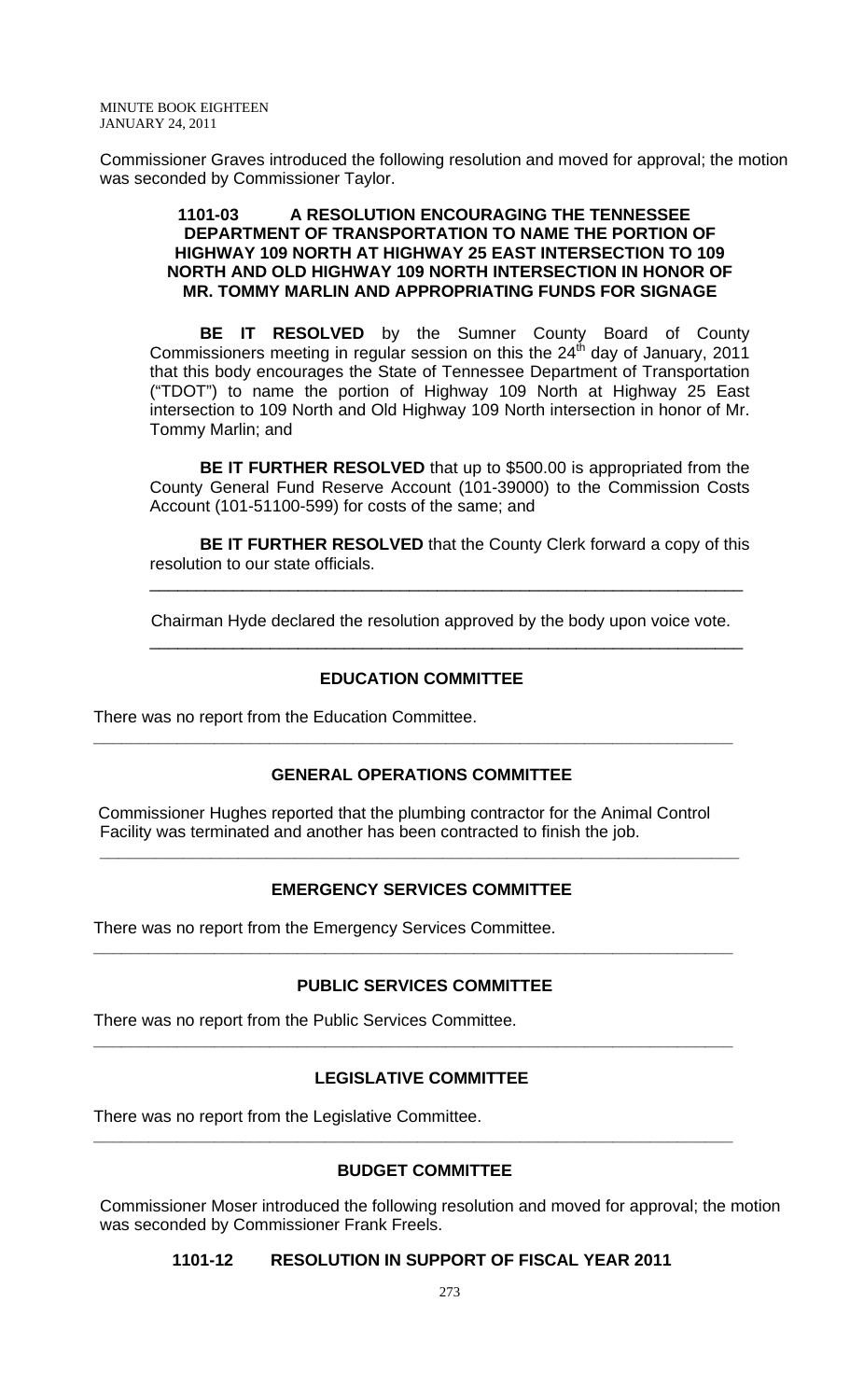### **COMMUNITY DEVELOPMENT BLOCK GRANT APPLICATION**

**WHEREAS,** funds are available through the State of Tennessee, Small Cities Community Development Block Grant (CDBG) Program; and

**WHEREAS,** Sumner County wishes to provide potable public water to serve the residents of Sumner County; and

**WHEREAS,** Sumner County may apply for CDBG funds in the amount of \$500,000.00 and will provide local match funds not to exceed \$100,000 available from Sumner County's General Capital project funds from bond proceeds.

**NOW, THEREFORE, BE IT RESOLVED** by the Sumner County Board of County Commissioners meeting in regular session on this the  $24<sup>th</sup>$  day of January, 2011 that this body does hereby authorize that application be made for CDBG funds to extend water lines to areas where public water is currently unavailable, and that Anthony Holt, County Executive, be authorized to sign the application and all assurance necessary to filing said application.

Commissioner Graves declared a possible conflict of interest and stated he would not vote on the matter.

\_\_\_\_\_\_\_\_\_\_\_\_\_\_\_\_\_\_\_\_\_\_\_\_\_\_\_\_\_\_\_\_\_\_\_\_\_\_\_\_\_\_\_\_\_\_\_\_\_\_\_\_\_\_\_\_\_\_\_\_\_\_\_\_

The electronic vote was recorded in the following manner:

| Akins        |                | Taylor              |              | Geminden        | Y        |
|--------------|----------------|---------------------|--------------|-----------------|----------|
| Satterfield  | Y              | F. Freels           | Y            | <b>Matthews</b> | Y        |
| Ring         | Y              | <b>Brown Strong</b> | Y            | Vaughn          | Y        |
| LeMarbre     | v              | Moser               |              | Decker          | Y        |
| Hyde         | Y              | Hughes              | Y            | Kimbrough       | Y        |
| Goode        | Y              | Skidmore            | Y            | P. Freels       | N        |
| <b>Stone</b> | Y              | Guthrie             | Y            | Pospisil        | Y        |
| 1101-12      | <b>Yes: 20</b> |                     | <b>No: 1</b> | Abs: 0          | 08:03 PM |

Chairman Hyde declared Resolution 1101-12 approved by the body.

\_\_\_\_\_\_\_\_\_\_\_\_\_\_\_\_\_\_\_\_\_\_\_\_\_\_\_\_\_\_\_\_\_\_\_\_\_\_\_\_\_\_\_\_\_\_\_\_\_\_\_\_\_\_\_\_

 Commissioner Moser introduced the following resolution and moved for approval; the motion was seconded by Commissioner Vaughn.

#### **1101-14 A RESOLUTION APPROPRIATING UP TO FORTY-FIVE THOUSAND DOLLARS FROM THE COUNTY GENERAL FUND RESERVE FOR THIRD FLOOR BUILD OUT FOR SPACE FOR CONGRESSMAN BLACK'S OFFICE**

 **BE IT FURTHER RESOLVED** by the Sumner County Board of County Commissioners meeting in regular session on this the  $24<sup>th</sup>$  day of January, 2011 that this body does hereby appropriate up to forty-five thousand dollars from the County General Reserve Fund for the remainder of the third floor build out for space for Congressman Black's office space.

\_\_\_\_\_\_\_\_\_\_\_\_\_\_\_\_\_\_\_\_\_\_\_\_\_\_\_\_\_\_\_\_\_\_\_\_\_\_\_\_\_\_\_\_\_\_\_\_\_\_\_\_\_\_\_\_\_\_\_\_\_\_\_\_

The electronic vote was recorded in the following manner:

| Akins           | Taylor      | N   | Geminden            |  |
|-----------------|-------------|-----|---------------------|--|
| Graves          | Satterfield | ✓   | F. Freels           |  |
| <b>Matthews</b> | Ring        | V   | <b>Brown Strong</b> |  |
| Vaughn          | LeMarbre    | V   | Moser               |  |
| <b>Decker</b>   | Hyde        | v   | Hughes              |  |
|                 |             | 274 |                     |  |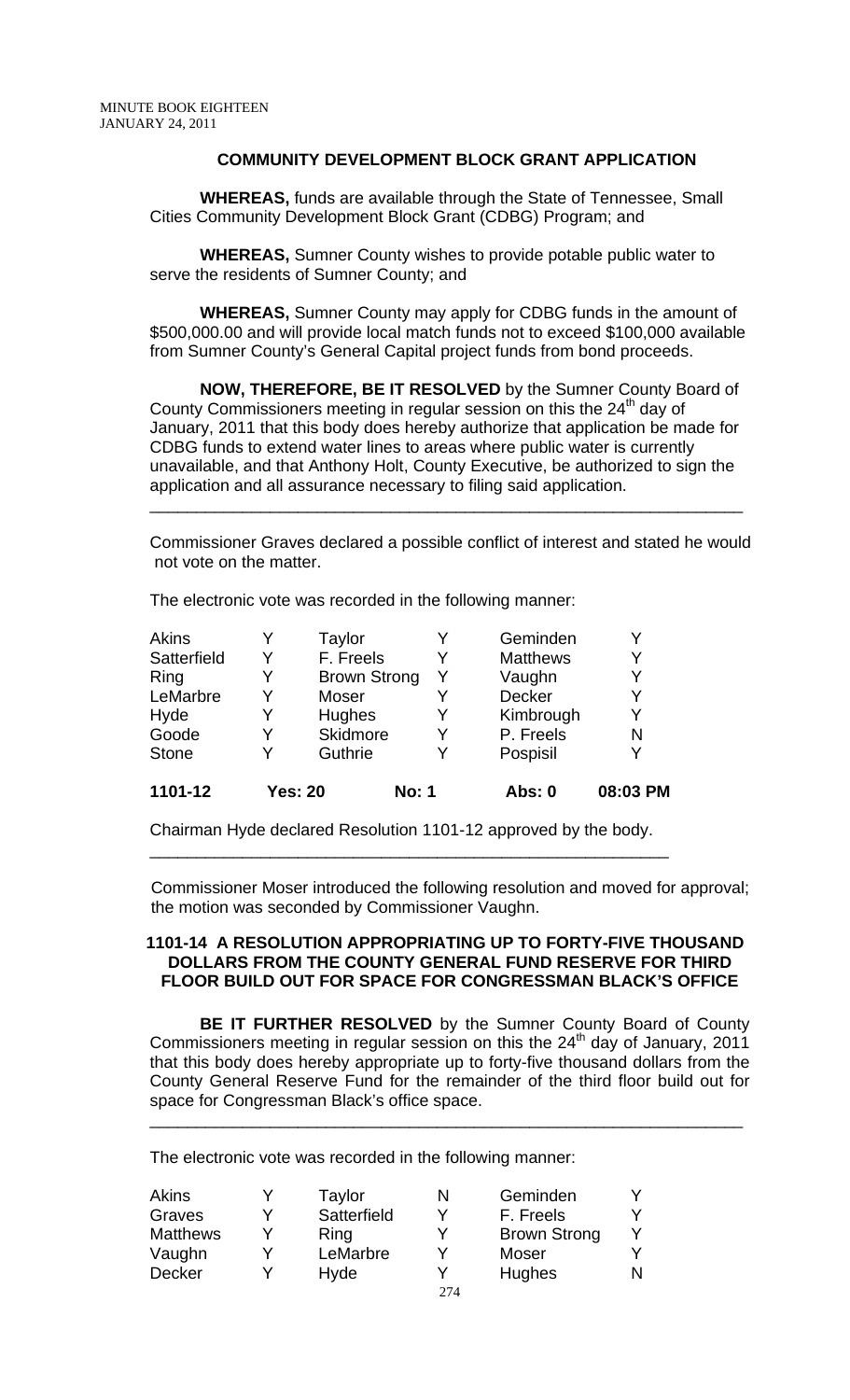| Kimbrough<br>P. Freels<br>Pospisil | Goode<br>Stone | v<br>∨ | Skidmore<br>Guthrie | v<br>v |
|------------------------------------|----------------|--------|---------------------|--------|
|                                    |                |        |                     |        |

# **1101-14 Yes: 20 No: 2 Abs: 0 08:06 PM**

\_\_\_\_\_\_\_\_\_\_\_\_\_\_\_\_\_\_\_\_\_\_\_\_\_\_\_\_\_\_\_\_\_\_\_\_\_\_\_\_\_\_\_\_\_\_\_\_\_\_\_\_\_\_\_\_

Chairman Hyde declared Resolution 1101-14 approved by the body on the first and final reading.

### **CONSENT AGENDA**

 Commissioner Moser introduced the following resolution and moved for approval; the motion was seconded by Commissioner Goode.

### **1101-04 A RESOLUTION DECLARING VARIOUS ITEMS FROM THE HENDERSONVILLE LIBRARY AS SURPLUS AND AUTHORIZING DISPOSAL OR SALE OF SAME PURSUANT TO EXISITING POLICIES AND PROCEDURES**

**BE IT RESOLVED** by the Sumner County Board of County Commissioners meeting in regular session on this the  $24<sup>th</sup>$  day of January, 2011 that this body does hereby declare the items from the Hendersonville Library as surplus as shown on the attachments; and

**BE IT FURTHER RESOLVED,** that the disposal or sale of the same is authorized pursuant to existing policies and procedures.

\_\_\_\_\_\_\_\_\_\_\_\_\_\_\_\_\_\_\_\_\_\_\_\_\_\_\_\_\_\_\_\_\_\_\_\_\_\_\_\_\_\_\_\_\_\_\_\_\_\_\_\_\_\_\_\_\_\_\_\_\_\_\_\_

#### **1101-05 A RESOLUTION DECLARING VARIOUS ITEMS AS SURPLUS AND AUTHORIZING DISPOSAL OR SALE OF SAME PURSUANT TO EXISITING POLICIES AND PROCEDURES FOR THE WESTMORELAND PUBLIC LIBRARY**

 **BE IT RESOLVED** by the Sumner County Board of County Commissioners meeting in regular session on this the  $24<sup>th</sup>$  day of January, 2011 that this body does hereby declare various items from the Westmoreland Public Library as surplus as shown on the attachments herewith; and

**BE IT FURTHER RESOLVED,** that the sale or disposal of the same is authorized pursuant to existing policies and procedures.

\_\_\_\_\_\_\_\_\_\_\_\_\_\_\_\_\_\_\_\_\_\_\_\_\_\_\_\_\_\_\_\_\_\_\_\_\_\_\_\_\_\_\_\_\_\_\_\_\_\_\_\_\_\_\_\_\_\_\_\_\_\_\_\_

#### **1101-06 A RESOLUTION DECLARING VARIOUS ITEMS FROM INFORMATION TECHNOLOGY OFFICE AS SURPLUS PROPERTY AND AUTHORIZING DISPOSAL OR SALE OF SAME PURSUANT TO EXISTING POLICIES AND PROCEDURES**

**BE IT RESOLVED** by the Sumner County Board of County Commissioners meeting in regular session on this the  $24<sup>th</sup>$  day of January, 2011, that this body hereby declares various items from Information Technology Office as surplus as shown on the attachments; and

**BE IT FURTHER RESOLVED** that the disposal or sale of the same is authorized pursuant to existing policies and procedures.

\_\_\_\_\_\_\_\_\_\_\_\_\_\_\_\_\_\_\_\_\_\_\_\_\_\_\_\_\_\_\_\_\_\_\_\_\_\_\_\_\_\_\_\_\_\_\_\_\_\_\_\_\_\_\_\_\_\_\_\_\_\_\_\_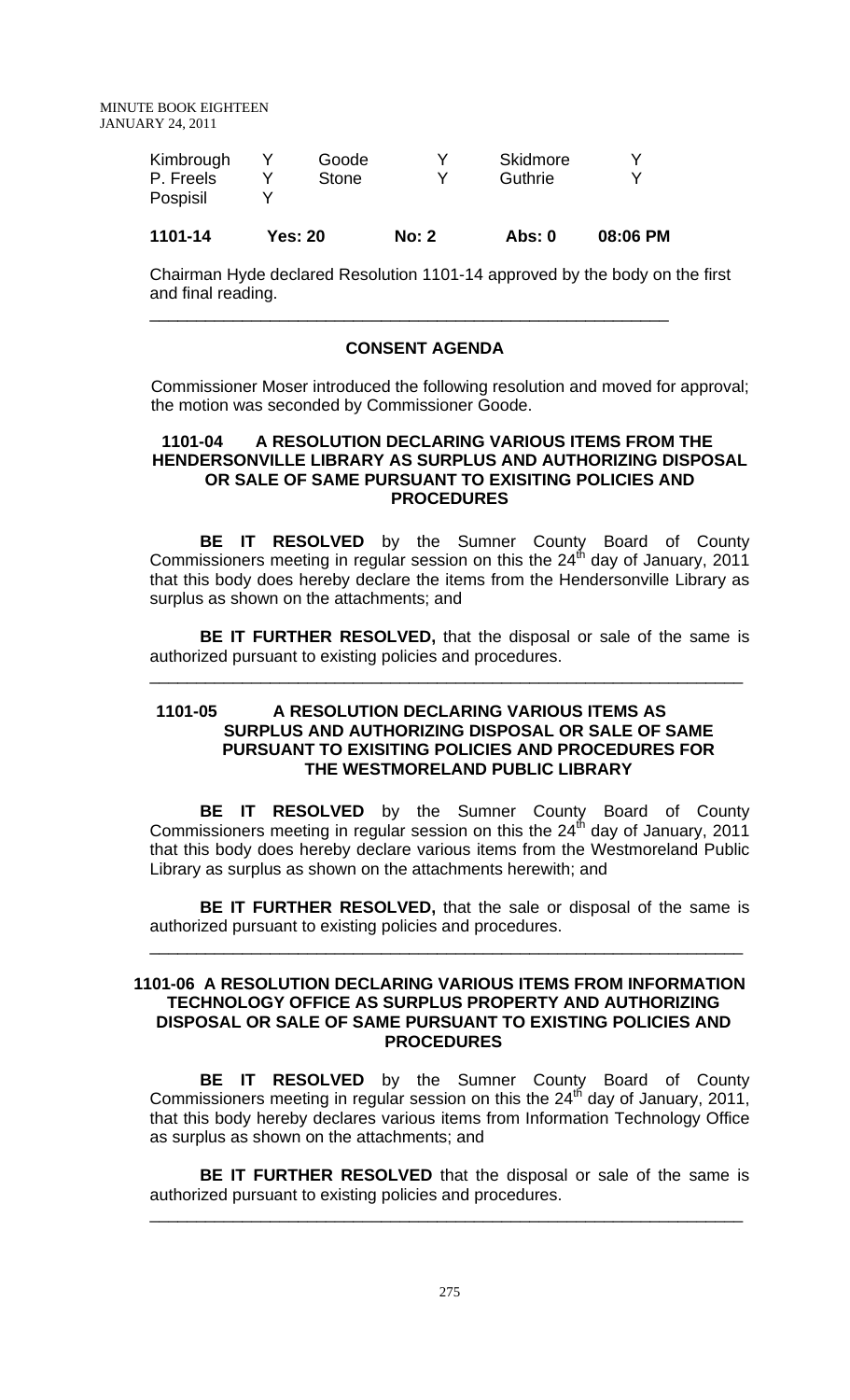#### **1101-07 A RESOLUTION DECLARING VARIOUS ITEMS FROM THE SHERIFF'S OFFICE AS SURPLUS AND AUTHORIZING DISPOSAL OR SALE OF SAME PURSUANT TO EXISITING POLICIES AND PROCEDURES**

 **BE IT RESOLVED** by the Sumner County Board of County Commissioners meeting in regular session on this the  $24<sup>th</sup>$  day of January, 2011 that this body does hereby declare the items as surplus as shown on the attachment; and

**BE IT FURTHER RESOLVED,** that the disposal or sale of the same is authorized pursuant to existing policies and procedures.

\_\_\_\_\_\_\_\_\_\_\_\_\_\_\_\_\_\_\_\_\_\_\_\_\_\_\_\_\_\_\_\_\_\_\_\_\_\_\_\_\_\_\_\_\_\_\_\_\_\_\_\_\_\_\_\_\_\_\_\_\_\_\_\_

#### **1101-08 A RESOLUTION DECLARING VARIOUS ITEMS FROM THE COUNTY LAW DIRECTOR'S OFFICE AS SURPLUS PROPERTY AND AUTHORIZING DISPOSAL OR SALE OF SAME PURSUANT TO EXISTING POLICIES AND PROCEDURES**

**BE IT RESOLVED** by the Sumner County Board of County Commissioners meeting in regular session on this the  $24<sup>th</sup>$  day of January, 2011, that this body hereby declares various items from the County Law Director's Office as surplus as shown on the attachments; and

**BE IT FURTHER RESOLVED** that the disposal or sale of the same is authorized pursuant to existing policies and procedures.

\_\_\_\_\_\_\_\_\_\_\_\_\_\_\_\_\_\_\_\_\_\_\_\_\_\_\_\_\_\_\_\_\_\_\_\_\_\_\_\_\_\_\_\_\_\_\_\_\_\_\_\_\_\_\_\_\_\_\_\_\_\_\_\_

#### **1101-09 A RESOLUTION DECLARING VARIOUS ITEMS FROM RISK MANAGEMENT OFFICE AS SURPLUS PROPERTY AND AUTHORIZING DISPOSAL OR SALE OF SAME PURSUANT TO EXISTING POLICIES AND PROCEDURES**

**BE IT RESOLVED** by the Sumner County Board of County Commissioners meeting in regular session on this the  $24<sup>th</sup>$  day of January, 2011, that this body hereby declares various items from Risk Management Office as surplus as shown on the attachments; and

**BE IT FURTHER RESOLVED** that the disposal or sale of the same is authorized pursuant to existing policies and procedures.

\_\_\_\_\_\_\_\_\_\_\_\_\_\_\_\_\_\_\_\_\_\_\_\_\_\_\_\_\_\_\_\_\_\_\_\_\_\_\_\_\_\_\_\_\_\_\_\_\_\_\_\_\_\_\_\_\_\_\_\_\_\_\_\_

#### **1101-10 A RESOLUTION DECLARING VARIOUS ITEMS FROM THE COUNTY EXECUTIVE OFFICE AS SURPLUS PROPERTY AND AUTHORIZING DISPOSAL OR SALE OF SAME PURSUANT TO EXISTING POLICIES AND PROCEDURES**

**BE IT RESOLVED** by the Sumner County Board of County Commissioners meeting in regular session on this the  $24<sup>th</sup>$  day of January, 2011, that this body hereby declares various items from the County Executive Office as surplus as shown on the attachments; and

**BE IT FURTHER RESOLVED** that the disposal or sale of the same is authorized pursuant to existing policies and procedures.

\_\_\_\_\_\_\_\_\_\_\_\_\_\_\_\_\_\_\_\_\_\_\_\_\_\_\_\_\_\_\_\_\_\_\_\_\_\_\_\_\_\_\_\_\_\_\_\_\_\_\_\_\_\_\_\_\_\_\_\_\_\_\_\_

### **1101-11 A RESOLUTION APPROVING THE ATTACHED AS THE OFFICIAL ROAD LIST OF SUMNER COUNTY**